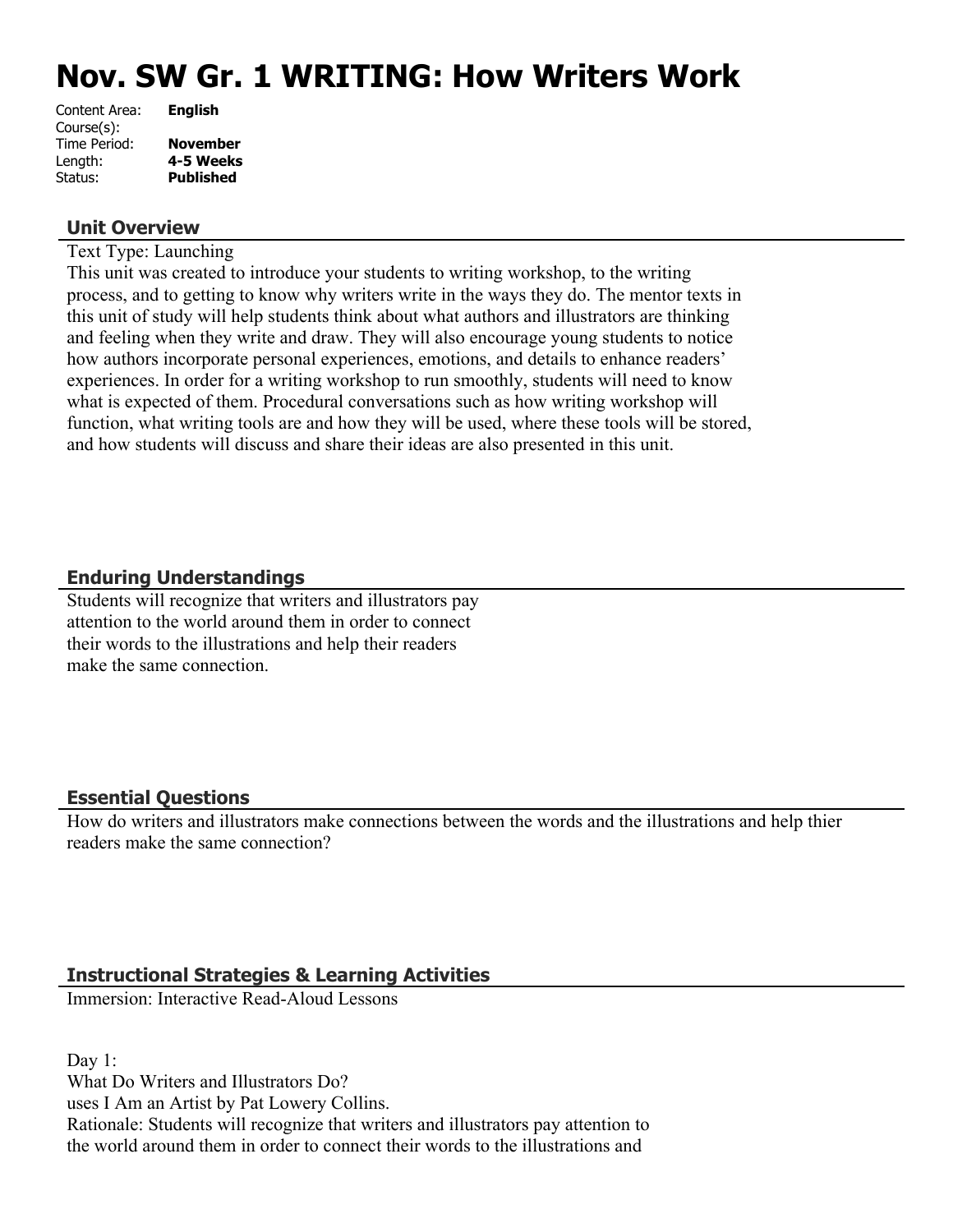help their readers make the same connection. Common Core State Standards: W.1.2, W.1.5, W.1.7, W.1.8, SL.1.1, SL.1.2, SL.1.3, SL.1.4, SL.1.5, SL.1.6, L.1.1, L.1.2, L.1.4, L.1.5, L.1.6

Day 2: Writers Make Connections uses I Like to Be Little by Charlotte Zolotow. Rationale: Students will learn how writers write about experiences that capture emotions that their readers will connect with. Common Core State Standards: W.1.1, W.1.2, W.1.3, W.1.5, W.1.7, W.1.8, SL.1.1, SL.1.2, SL.1.3, SL.1.4, SL.1.5, SL.1.6, L.1.1, L.1.2, L.1.4, L.1.5, L.1.6

Day 3: Tell Me About It! uses PUDDLES by Jonathan London. Rationale: Students will learn how writers tell stories with sensory details and emotions from beginning to end. Common Core State Standards: W.1.1, W.1.2, W.1.3, W.1.5, W.1.7, W.1.8, SL.1.1, SL.1.2, SL.1.3, SL.1.4, SL.1.5, SL.1.6, L.1.1, L.1.2, L.1.4, L.1.5, L.1.6

Day 4:

What Do Writers Write? uses Written Anything Good Lately? by Susan Allen and Jane Lindaman. Rationale: Students will identify various forms and functions of writing and reflect on what and why writers write. Common Core State Standards: W.1.1, W.1.2, W.1.3, W.1.5, W.1.7, W.1.8, SL.1.1, SL.1.2, SL.1.3, SL.1.4, SL.1.5, SL.1.6, L.1.1, L.1.2, L.1.4, L.1.5, L.1.6

Day 5: Drawing Is Composing uses Ish by Peter Reynolds. Rationale: Students will discover how writers and illustrators have their own style and voice. Common Core State Standards: W.1.1, W.1.3, W.1.5, W.1.7, W.1.8, SL.1.1, SL.1.2, SL.1.3, SL.1.4, SL.1.5, SL.1.6, L.1.1, L.1.2, L.1.4, L.1.5, L.1.6

Mini-Lessons

Generating Ideas I: What's Worth Writing About?

uses I Like to Be Little by Charlotte Zolotow.

Rationale: Writers tell stories that celebrate who they are. Students will recall information from experiences that are

special to them and then celebrate these "special moments" with pictures and words. Common Core State Standards: W.1.2, W.1.3, W.1.5, W.1.7, W.1.8, SL.1.1, SL.1.2, SL.1.3, SL.1.4, SL.1.5, SL.1.6, L.1.1, L.1.2, L.1.5, L.1.6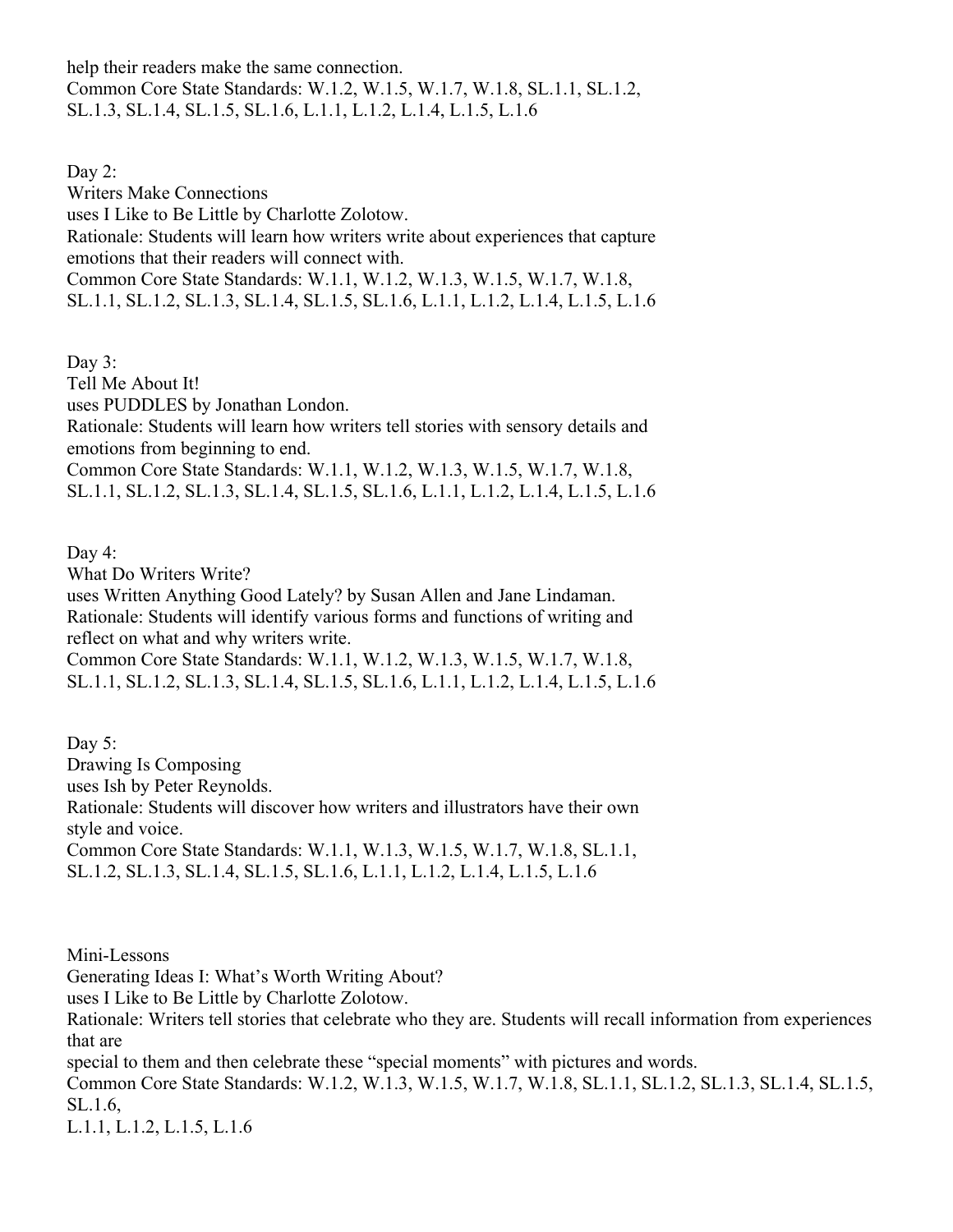Generating Ideas II: Bringing Emotions Into Focus

uses Ish by Peter Reynolds.

Rationale: Writers often capture emotions that enable us to feel and experience events that define and shape our

lives. Students will identify with different emotions and recall when they felt them.

Common Core State Standards: W.1.3, W.1.5, W.1.7, W.1.8, SL.1.1, SL.1.2, SL.1.3, SL.1.4, SL.1.5, SL.1.6, L.1.1,

L.1.2, L.1.4, L.1.5, L.1.6

Generating Ideas III: Write What You Notice

uses I Am an Artist by Pat Lowery Collins.

Rationale: Writers look closely at the world around them. They pay close attention as they walk, listen, feel, search,

and see. Students will use their own observations to inspire creativity in their writing.

Common Core State Standards: W.1.2, W.1.5, W.1.7, W.1.8, SL.1.1, SL.1.2, SL.1.3, SL.1.4, SL.1.5, SL.1.6, L.1.1,

L.1.2, L.1.4, L.1.5, L.1.6

Selecting: Picking an Idea to Publish

uses Ish by Peter Reynolds and Written Anything Good Lately? by Susan Allen and Jane Lindaman. Rationale: Writers determine which ideas they want to further develop and publish by considering the messages

they want to share with their readers. Students will reread and reflect on their work to determine which idea they

want to focus on, develop further, and publish.

Common Core State Standards: W.1.5, W.1.7, W.1.8, SL.1.1, SL.1.2, SL.1.3, SL.1.4, SL.1.5, SL.1.6, L.1.1, L.1.2,

L.1.4, L.1.5, L.1.6

Drafting: Plan Your Story uses PUDDLES by Jonathan London. Rationale: Writers consider the layout and organization of ideas when drafting. Students will plan out their stories as they consider how to use pictures and words to match their thinking. Common Core State Standards: W.1.2, W.1.3, W.1.5, W.1.7, W.1.8, SL.1.1, SL.1.2, SL.1.3, SL.1.4, SL.1.5,

SL.1.6,

L.1.1, L.1.2, L.1.4, L.1.5, L.1.6

Revising: Reread, Reflect, Revise

uses all mentor texts from the unit and students' drafts.

Rationale: Writers always have their audiences in mind. They want to ensure that their writing is interesting and

engaging for their readers. Students will reread their drafts to make sure their writing is interesting and clear for their

readers.

Common Core State Standards: W.1.2, W.1.3, W.1.5, W.1.7, W.1.8, SL.1.1, SL.1.2, SL.1.3, SL.1.4, SL.1.5,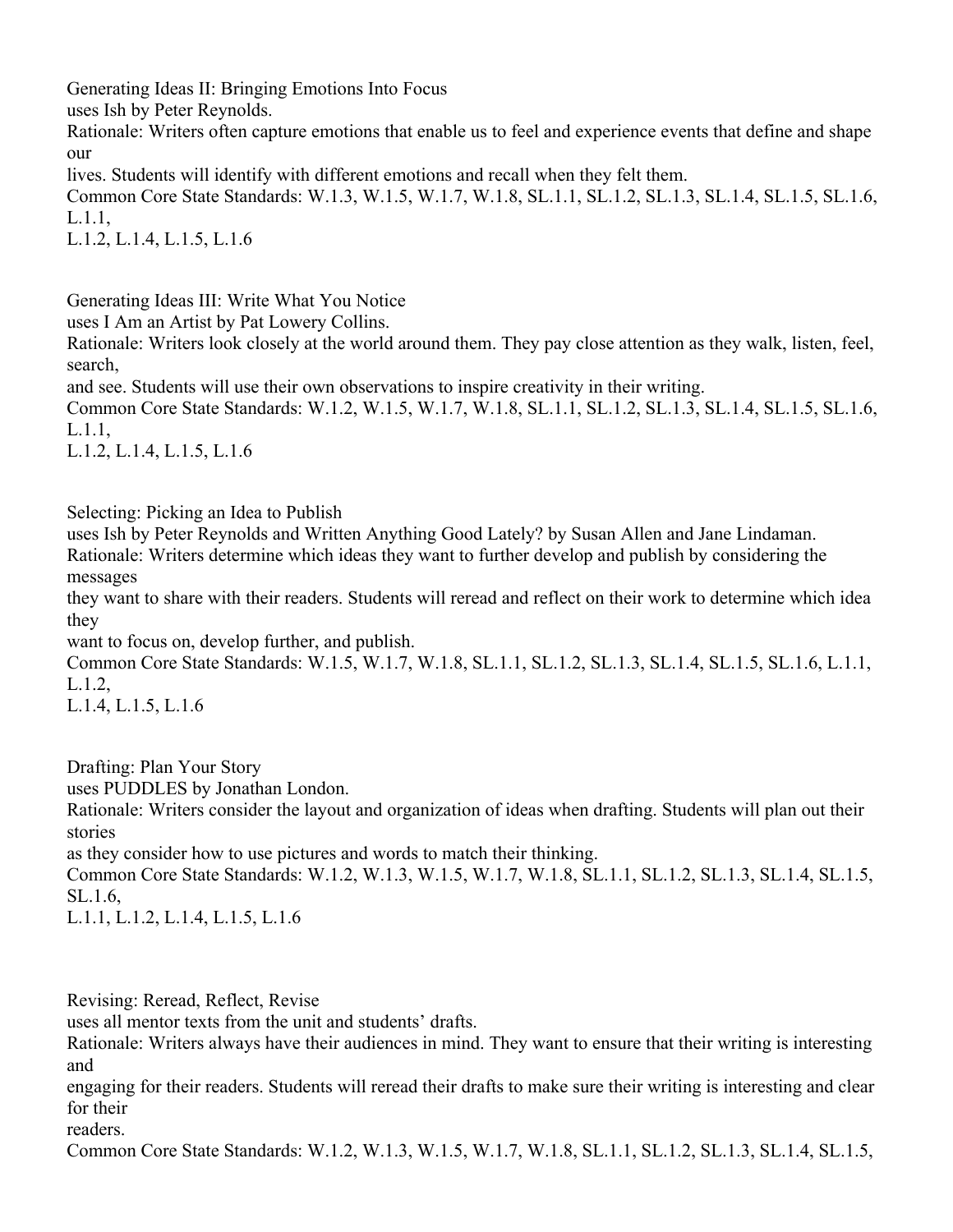SL.1.6, L.1.1, L.1.2, L.1.4, L.1.5, L.1.6

Editing: Why and How We Edit

uses Written Anything Good Lately? by Susan Allen and Jane Lindaman and students' drafts.

Rationale: Writers use conventions of standard English grammar to make their writing easy to read and understand.

Students will reread their writing using an editing checklist as a guide.

Common Core State Standards: W.1.2, W.1.3, W.1.5, W.1.7, W.1.8, SL.1.1, SL.1.2, SL.1.3, SL.1.4, SL.1.6, L.1.1,

L.1.2, L.1.4, L.1.5, L.1.6

Publishing: Creating an Inviting Cover Design

uses all mentor texts from the unit and students' final pieces.

Rationale: Writers consider how their final piece will look in order to make it attractive to their readers. Students will

create covers that reflect their stories and that are attractive and inviting to their readers.

Common Core State Standards: W.1.2, W.1.3, W.1.5, W.1.6, W.1.7, W.1.8, SL.1.1, SL.1.2, SL.1.3, SL.1.4, SL.1.5,

SL.1.6, L.1.1, L.1.2, L.1.4, L.1.5, L.1.6

# **Integration of Career Readiness, Life Literacies, and Key Skills**

Students will establish and follow rules, routines, and responsibilities throughout the year.

Students will learn how writers in the real world work and create.

| TECH.9.4.2.DC.4       | Compare information that should be kept private to information that might be made<br>public.                                                                                                   |
|-----------------------|------------------------------------------------------------------------------------------------------------------------------------------------------------------------------------------------|
| <b>TECH.9.4.2.CI</b>  | Creativity and Innovation                                                                                                                                                                      |
| <b>TECH.9.4.2.CT</b>  | Critical Thinking and Problem-solving                                                                                                                                                          |
| <b>TECH.9.4.2.IML</b> | Information and Media Literacy                                                                                                                                                                 |
| TECH.9.4.2.TL.2       | Create a document using a word processing application.                                                                                                                                         |
| TECH.9.4.2.GCA.1      | Articulate the role of culture in everyday life by describing one's own culture and<br>comparing it to the cultures of other individuals (e.g., 1.5.2.C2a, 7.1.NL.IPERS.5,<br>7.1.NL.IPERS.6). |
|                       | Critical thinkers must first identify a problem then develop a plan to address it to<br>effectively solve the problem.                                                                         |
| TECH.9.4.2.IML.1      | Identify a simple search term to find information in a search engine or digital resource.                                                                                                      |
| TECH.9.4.2.Cl.1       | Demonstrate openness to new ideas and perspectives (e.g., 1.1.2.CR1a, 2.1.2.EH.1,<br>6.1.2. Civics CM. 2).                                                                                     |
|                       | Individuals should practice safe behaviors when using the Internet.                                                                                                                            |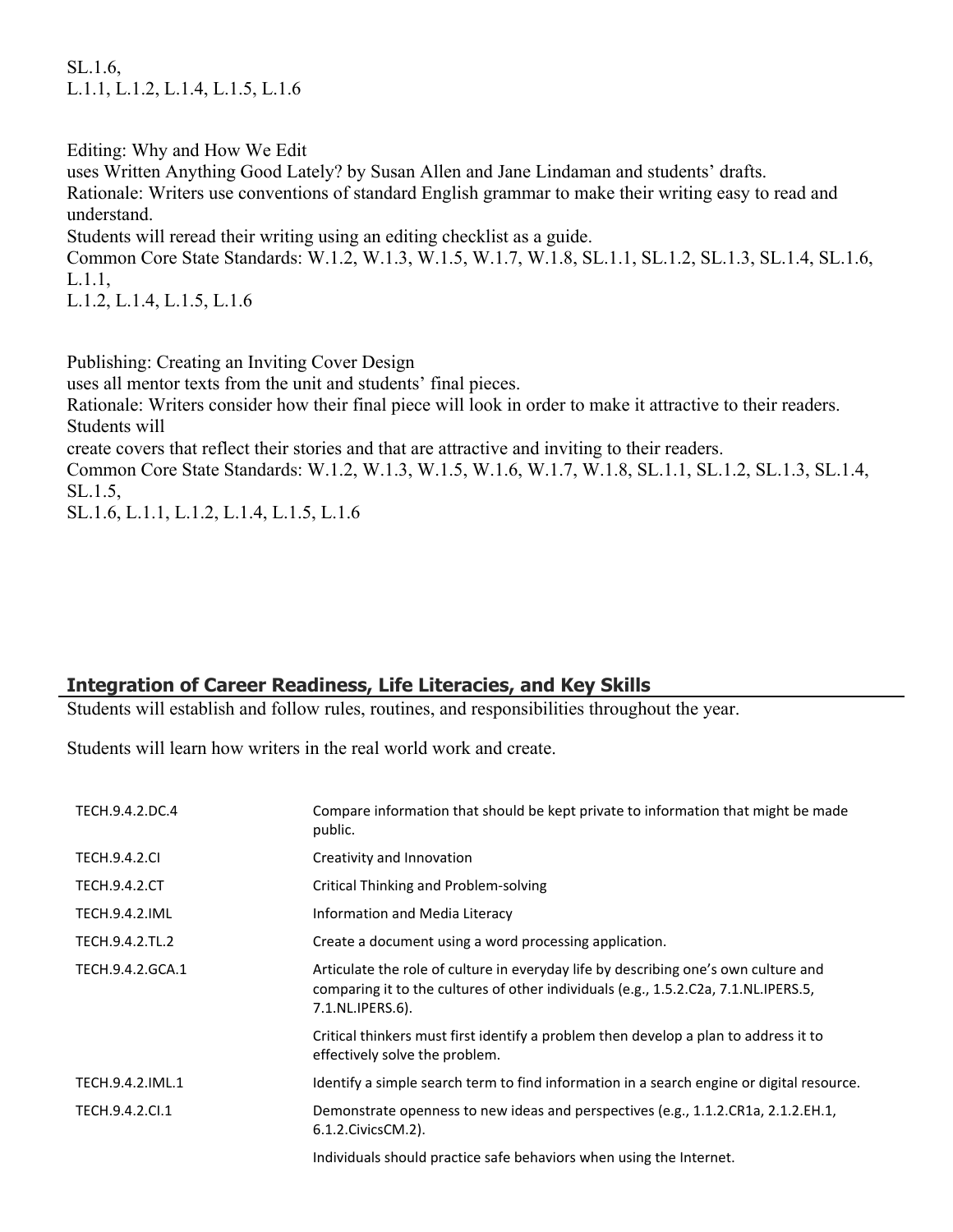| <b>TECH.9.4.2.TL</b> | <b>Technology Literacy</b>                                                                                         |
|----------------------|--------------------------------------------------------------------------------------------------------------------|
| WRK.9.2.2.CAP.1      | Make a list of different types of jobs and describe the skills associated with each job.                           |
| TECH.9.4.2.CT.3      | Use a variety of types of thinking to solve problems (e.g., inductive, deductive).                                 |
| TECH.9.4.2.TL.1      | Identify the basic features of a digital tool and explain the purpose of the tool (e.g.,<br>$8.2.2.ED.1$ ).        |
| TECH.9.4.2.DC.3      | Explain how to be safe online and follow safe practices when using the internet (e.g.,<br>8.1.2.NI.3, 8.1.2.NI.4). |
|                      | Brainstorming can create new, innovative ideas.                                                                    |
| TECH.9.4.2.CI.2      | Demonstrate originality and inventiveness in work (e.g., 1.3A.2CR1a).                                              |
|                      | Digital tools have a purpose.                                                                                      |
|                      | Different types of jobs require different knowledge and skills.                                                    |
| <b>WRK.K-12.P.4</b>  | Demonstrate creativity and innovation.                                                                             |
|                      | Digital tools and media resources provide access to vast stores of information that can be<br>searched.            |
| <b>WRK.9.2.2.CAP</b> | <b>Career Awareness and Planning</b>                                                                               |
| <b>WRK.K-12.P.5</b>  | Utilize critical thinking to make sense of problems and persevere in solving them.                                 |

## **Technology and Design Integration**

Students will create finished, published writing along with illustrations, both digital and handcrafted.

| TECH.8.1.2       | Educational Technology: All students will use digital tools to access, manage, evaluate, and<br>synthesize information in order to solve problems individually and collaborate and to<br>create and communicate knowledge. |
|------------------|----------------------------------------------------------------------------------------------------------------------------------------------------------------------------------------------------------------------------|
| TECH.8.1.2.B.CS1 | Apply existing knowledge to generate new ideas, products, or processes.                                                                                                                                                    |
| TECH.8.1.2.A.2   | Create a document using a word processing application.                                                                                                                                                                     |
| TECH.8.1.2.B.CS2 | Create original works as a means of personal or group expression.                                                                                                                                                          |
| TECH.8.1.2.B.1   | Illustrate and communicate original ideas and stories using multiple digital tools and<br>resources.                                                                                                                       |

#### **Interdisciplinary Connections**

Mentor text and student choice for writing will create interdisciplinary connections for students individually.

| SOC.6.1.2. HistoryCC.3 | Make inferences about how past events, individuals, and innovations affect our current<br>lives.                                                                            |
|------------------------|-----------------------------------------------------------------------------------------------------------------------------------------------------------------------------|
| SOC.6.1.2. Civics CM.1 | Describe why it is important that individuals assume personal and civic responsibilities in a<br>democratic society.                                                        |
| SOC.6.1.2. Civics PD.1 | Engage in discussions effectively by asking questions, considering facts, listening to the<br>ideas of others, and sharing opinions.                                        |
| SOC.6.1.2.CivicsDP.2   | Use evidence to describe how democratic principles such as equality, fairness, and respect<br>for legitimate authority and rules have impacted individuals and communities. |
| LA.RL.1.1              | Ask and answer questions about key details in a text.                                                                                                                       |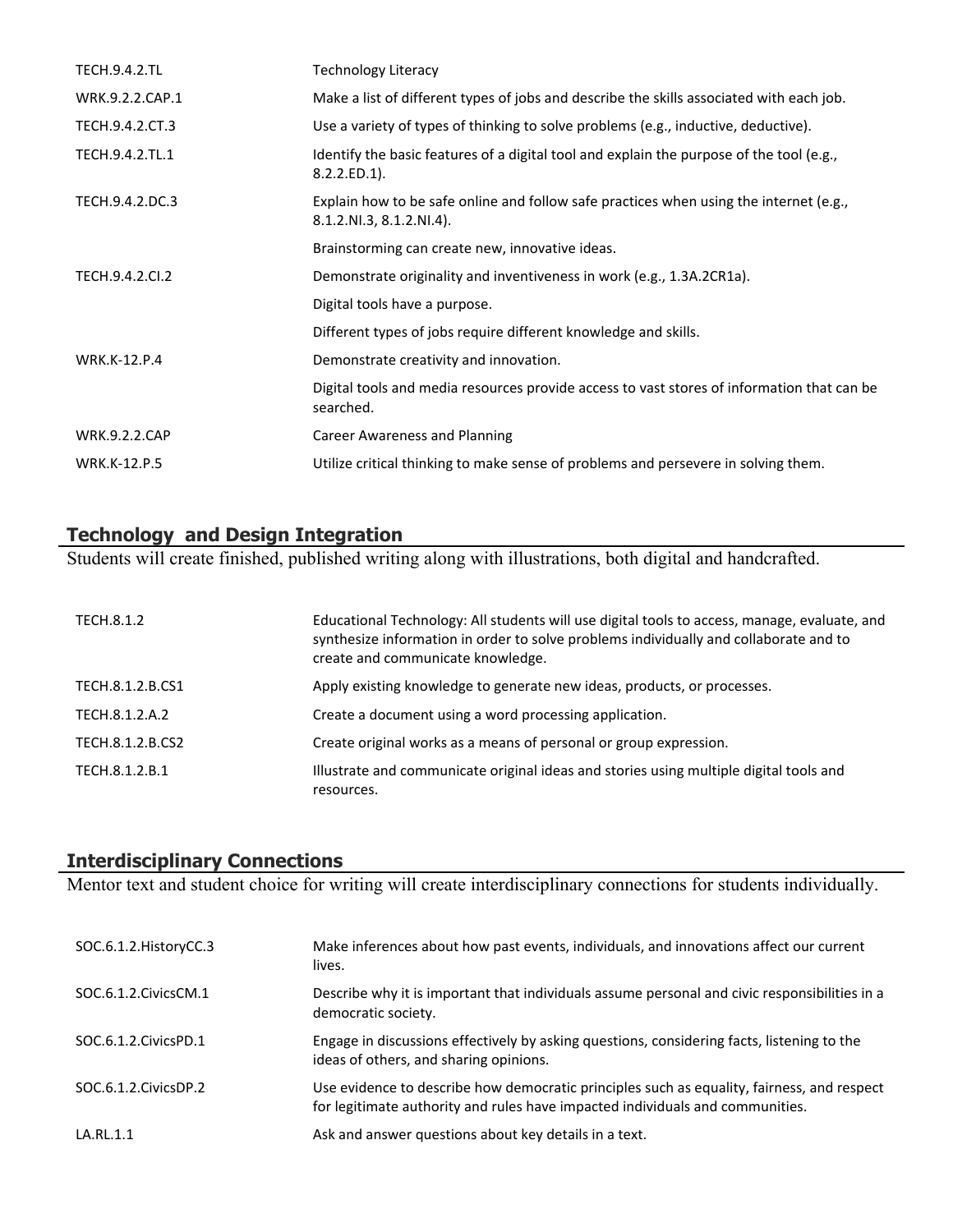| LA.RL.1.2     | Retell stories, including key details, and demonstrate understanding of their central<br>message or lesson.                                                                                 |
|---------------|---------------------------------------------------------------------------------------------------------------------------------------------------------------------------------------------|
| VPA.1.3.2.D.1 | Create two- and three-dimensional works of art using the basic elements of color, line,<br>shape, form, texture, and space, as well as a variety of art mediums and application<br>methods. |

# **Differentiation**

- Understand that gifted students, just like all students, come to school to learn and be challenged.
- Pre-assess your students. Find out their areas of strength as well as those areas you may need to address before students move on.
- Consider grouping gifted students together for at least part of the school day.
- Plan for differentiation. Consider pre-assessments, extension activities, and compacting the curriculum.
- Use phrases like "You've shown you don't need more practice" or "You need more practice" instead of words like "qualify" or "eligible" when referring to extension work.
- Encourage high-ability students to take on challenges. Because they're often used to getting good grades, gifted students may be risk averse.
- **Definitions of Differentiation Components**:
	- o Content the specific information that is to be taught in the lesson/unit/course of instruction.
	- o Process how the student will acquire the content information.
	- o Product how the student will demonstrate understanding of the content.
	- o Learning Environment the environment where learning is taking place including physical location and/or student grouping

#### **Differentiation occurring in this unit:**

Student Strengths and weaknesses will be assessed and monitored, and individualized/differentiated learning will be assigned as appropriate.

#### **Modifications & Accommodations**

IEP accommodations, and modifications will be in place, and teacher assigned modifications and accommodations will be assigned, assessed, and monitored.

Follow IEP accommodations and differentiate materials, project requirements as needed.

Refer to QSAC EXCEL SMALL SPED ACCOMMOCATIONS spreadsheet in this discipline.

#### **Additional Modifications and Accommodations used in this unit:**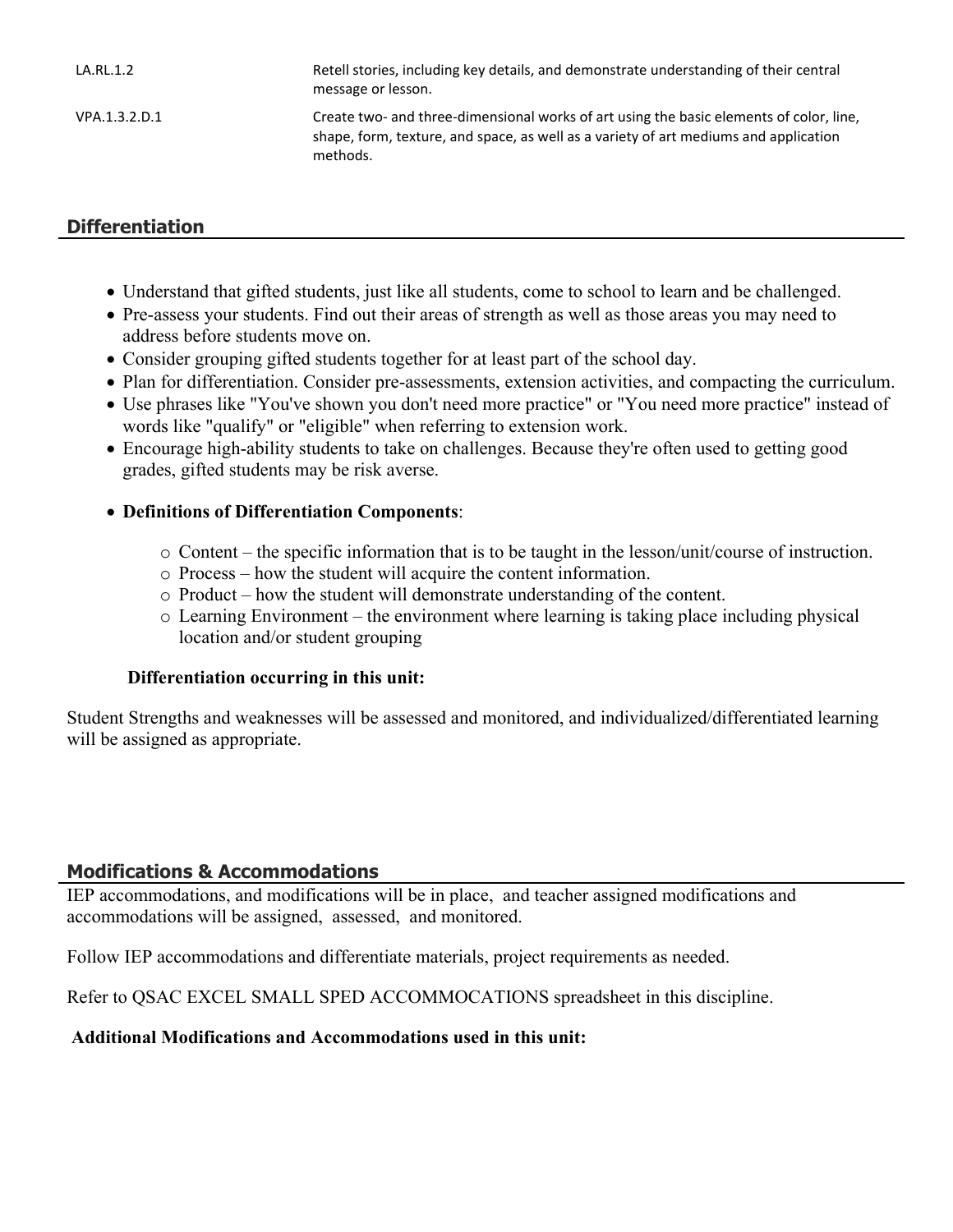# **Formative Assessments**

Assessment allows both instructor and student to monitor progress towards achieving learning objectives, and can be approached in a variety of ways. **Formative assessment** refers to tools that identify misconceptions, struggles, and learning gaps along the way and assess how to close those gaps. It includes effective tools for helping to shape learning, and can even bolster students' abilities to take ownership of their learning when they understand that the goal is to improve learning, not apply final marks (Trumbull and Lash, 2013). It can include students assessing themselves, peers, or even the instructor, through writing, quizzes, conversation, and more. In short, formative assessment occurs throughout a class or course, and seeks to improve student achievement of learning objectives through approaches that can support specific student needs (Theal and Franklin, 2010, p. 151).

## **Formative Assessments used in this unit:**

Discussion

Teacher Conferences

writing drafts

anecdotal records

## **Benchmark Assessments**

Writing Sample administered twice a year.

**Benchmark Assessments** are given periodically (e.g., at the end of every quarter or as frequently as once per month) throughout a school year to establish baseline achievement data and measure progress toward a standard or set of academic standards and goals.

#### **Schoolwide Benchmark assessments:**

Aimsweb benchmarks 3X a year

Linkit Benchmarks 3X a year

DRA

#### **Additional Benchmarks used in this unit:**

#### **Summative Assessments**

**summative assessments** evaluate student learning, knowledge, proficiency, or success at the conclusion of an instructional period, like a unit, course, or program. Summative assessments are almost always formally graded and often heavily weighted (though they do not need to be). Summative assessment can be used to great effect in conjunction and alignment with formative assessment, and instructors can consider a variety of ways to combine these approaches.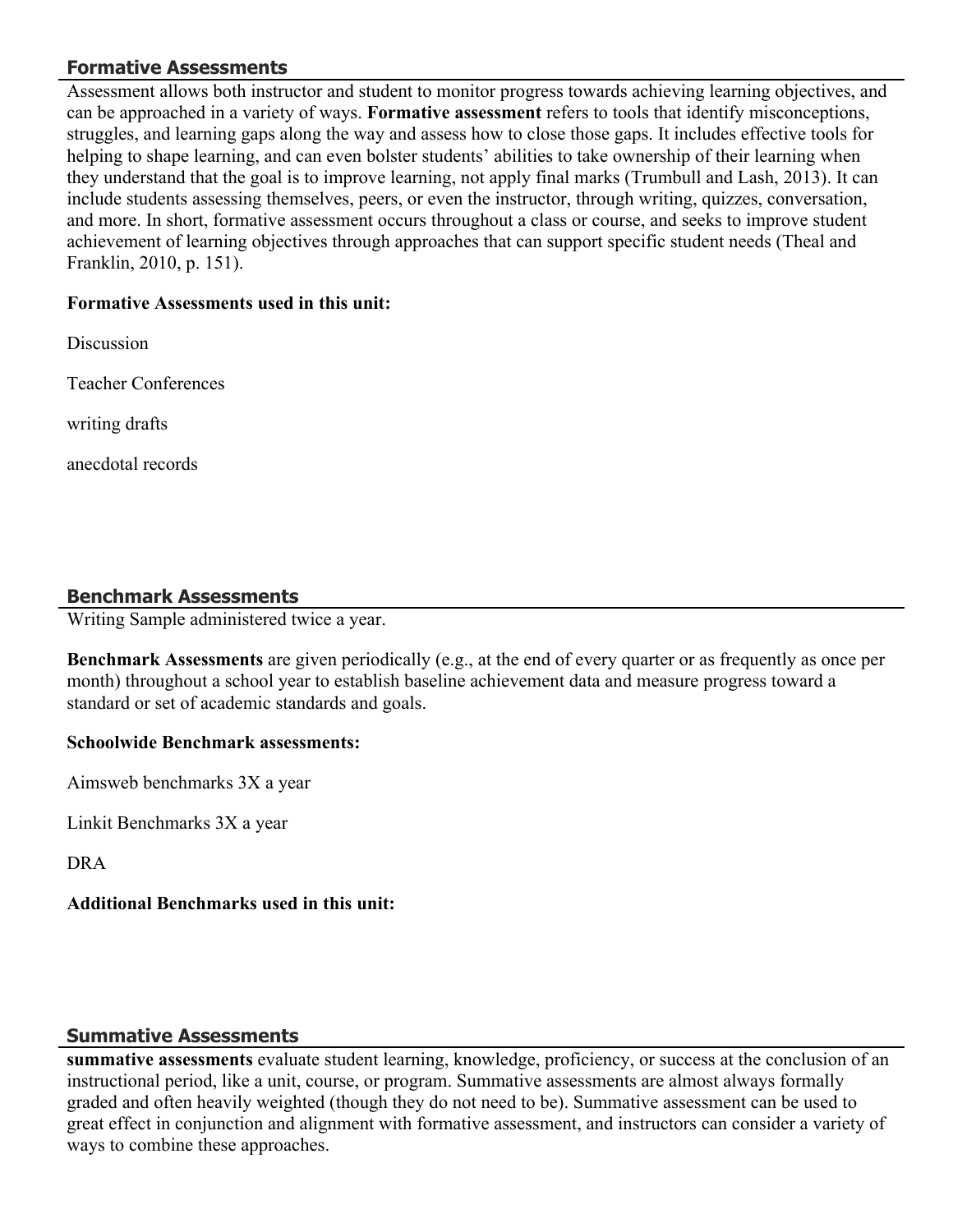#### **Summative assessments for this unit:**

Student Self-Reflection uses students' published pieces and a self-assessment handout for students to complete. Rationale: Reflective practices help us learn and grow as writers. A self-assessment instrument will help students reflect on and understand how they have evolved and grown as writers.

Final writing pieces

Teacher made assessments

#### **Instructional Materials**

Schoolwide, Inc. writing unit "How Writers Work" instructional unit

Mentor Texts I Am an Artist by Pat Lowery Collins I Like to Be Little by Charlotte Zolotow Ish by Peter H. Reynolds PUDDLES by Jonathan London Written Anything Good Lately? by Susan Allen and Jane Lindaman

additional texts individualized for each student

Smartboard enhancements

Links and videos suggested in unit

#### **Standards**

| CCSS.ELA-Literacy.W.1.2 | Write informative/explanatory texts in which they name a topic, supply some facts about<br>the topic, and provide some sense of closure.                                                                            |
|-------------------------|---------------------------------------------------------------------------------------------------------------------------------------------------------------------------------------------------------------------|
| CCSS.ELA-Literacy.W.1.3 | Write narratives in which they recount two or more appropriately sequenced events,<br>include some details regarding what happened, use temporal words to signal event order,<br>and provide some sense of closure. |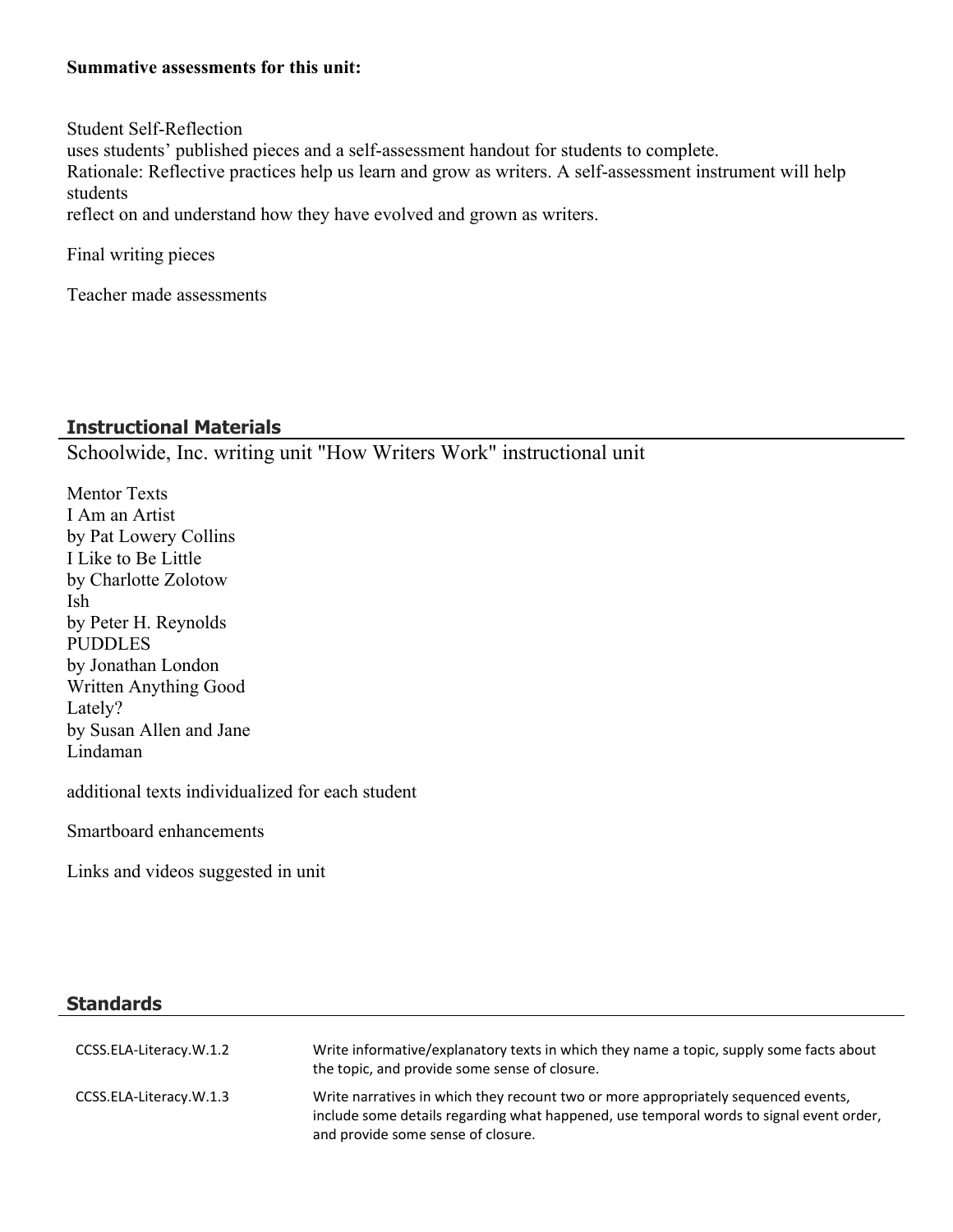| CCSS.ELA-Literacy.W.1.5    | With guidance and support from adults, focus on a topic, respond to questions and<br>suggestions from peers, and add details to strengthen writing as needed.        |
|----------------------------|----------------------------------------------------------------------------------------------------------------------------------------------------------------------|
| CCSS.ELA-Literacy.W.1.7    | Participate in shared research and writing projects (e.g., explore a number of "how-to"<br>books on a given topic and use them to write a sequence of instructions). |
| CCSS.ELA-Literacy.W.1.8    | With guidance and support from adults, recall information from experiences or gather<br>information from provided sources to answer a question.                      |
| CCSS.ELA-Literacy.SL.1.1   | Participate in collaborative conversations with diverse partners about grade 1 topics and<br>texts with peers and adults in small and larger groups.                 |
| CCSS.ELA-Literacy.SL.1.1.a | Follow agreed-upon rules for discussions (e.g., listening to others with care, speaking one<br>at a time about the topics and texts under discussion).               |
| CCSS.ELA-Literacy.SL.1.1.b | Build on others' talk in conversations by responding to the comments of others through<br>multiple exchanges.                                                        |
| CCSS.ELA-Literacy.SL.1.1.c | Ask questions to clear up any confusion about the topics and texts under discussion.                                                                                 |
| CCSS.ELA-Literacy.SL.1.2   | Ask and answer questions about key details in a text read aloud or information presented<br>orally or through other media.                                           |
| CCSS.ELA-Literacy.SL.1.3   | Ask and answer questions about what a speaker says in order to gather additional<br>information or clarify something that is not understood.                         |
| CCSS.ELA-Literacy.SL.1.4   | Describe people, places, things, and events with relevant details, expressing ideas and<br>feelings clearly.                                                         |
| CCSS.ELA-Literacy.SL.1.5   | Add drawings or other visual displays to descriptions when appropriate to clarify ideas,<br>thoughts, and feelings.                                                  |
| CCSS.ELA-Literacy.SL.1.6   | Produce complete sentences when appropriate to task and situation.                                                                                                   |
| CCSS.ELA-Literacy.L.1.1    | Demonstrate command of the conventions of standard English grammar and usage when<br>writing or speaking.                                                            |
| CCSS.ELA-Literacy.L.1.1.a  | Print all upper- and lowercase letters.                                                                                                                              |
| CCSS.ELA-Literacy.L.1.1.b  | Use common, proper, and possessive nouns.                                                                                                                            |
| CCSS.ELA-Literacy.L.1.1.c  | Use singular and plural nouns with matching verbs in basic sentences (e.g., He hops; We<br>hop).                                                                     |
| CCSS.ELA-Literacy.L.1.1.d  | Use personal, possessive, and indefinite pronouns (e.g., I, me, my; they, them, their;<br>anyone, everything).                                                       |
| CCSS.ELA-Literacy.L.1.1.e  | Use verbs to convey a sense of past, present, and future (e.g., Yesterday I walked home;<br>Today I walk home; Tomorrow I will walk home).                           |
| CCSS.ELA-Literacy.L.1.1.f  | Use frequently occurring adjectives.                                                                                                                                 |
| CCSS.ELA-Literacy.L.1.1.g  | Use frequently occurring conjunctions (e.g., and, but, or, so, because).                                                                                             |
| CCSS.ELA-Literacy.L.1.1.h  | Use determiners (e.g., articles, demonstratives).                                                                                                                    |
| CCSS.ELA-Literacy.L.1.1.i  | Use frequently occurring prepositions (e.g., during, beyond, toward).                                                                                                |
| CCSS.ELA-Literacy.L.1.1.j  | Produce and expand complete simple and compound declarative, interrogative,<br>imperative, and exclamatory sentences in response to prompts.                         |
| CCSS.ELA-Literacy.L.1.2    | Demonstrate command of the conventions of standard English capitalization, punctuation,<br>and spelling when writing.                                                |
| CCSS.ELA-Literacy.L.1.2.a  | Capitalize dates and names of people.                                                                                                                                |
| CCSS.ELA-Literacy.L.1.2.b  | Use end punctuation for sentences.                                                                                                                                   |
| CCSS.ELA-Literacy.L.1.2.c  | Use commas in dates and to separate single words in a series.                                                                                                        |
| CCSS.ELA-Literacy.L.1.2.d  | Use conventional spelling for words with common spelling patterns and for frequently<br>occurring irregular words.                                                   |